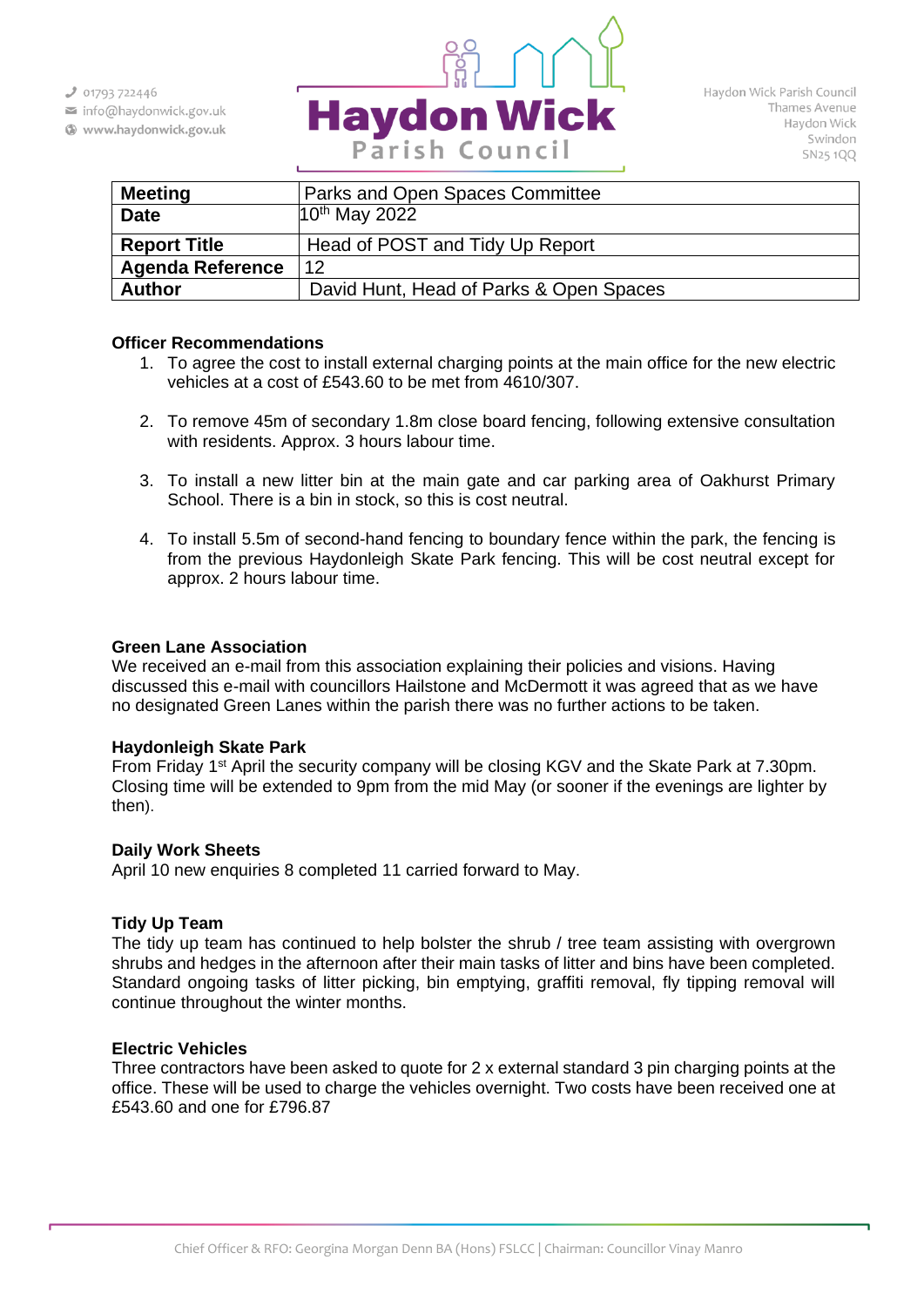

# **Catmint Close Fences**

Areas to the rear of Catmint Close originally had a secondary 1.8m fence installed, creating a back alley. These fences are now some 20 years old and in a bad state of repair / falling over. It is our intention to inform residents on grounds of health and safety we intend to remove these fences completely. This would allow us to maintain our hedgerows that grow against the secondary fence.



### **New Litter Bin requested near Oakhurst School**

A new bin has been requested to be placed near to Oakhurst School. This came as a request after a junior resident litter picked the area and posted her litter picking results on social media.

We have 3 standard litter bins in stock.

### **King George V Field.**

I met with the owner of the property which backs onto the field and is suffering problems with youths retrieving balls from his garden. These balls are most often because of youths playing ball games in the area containing the goal posts. I discussed with him that we could install some second-hand fencing to increase the height off the boundary fence in one area. A distance 5.5m. This could decrease instances of balls entering his property. If this proved successful it would remove the possibility of reconsidering the position of the goal posts.